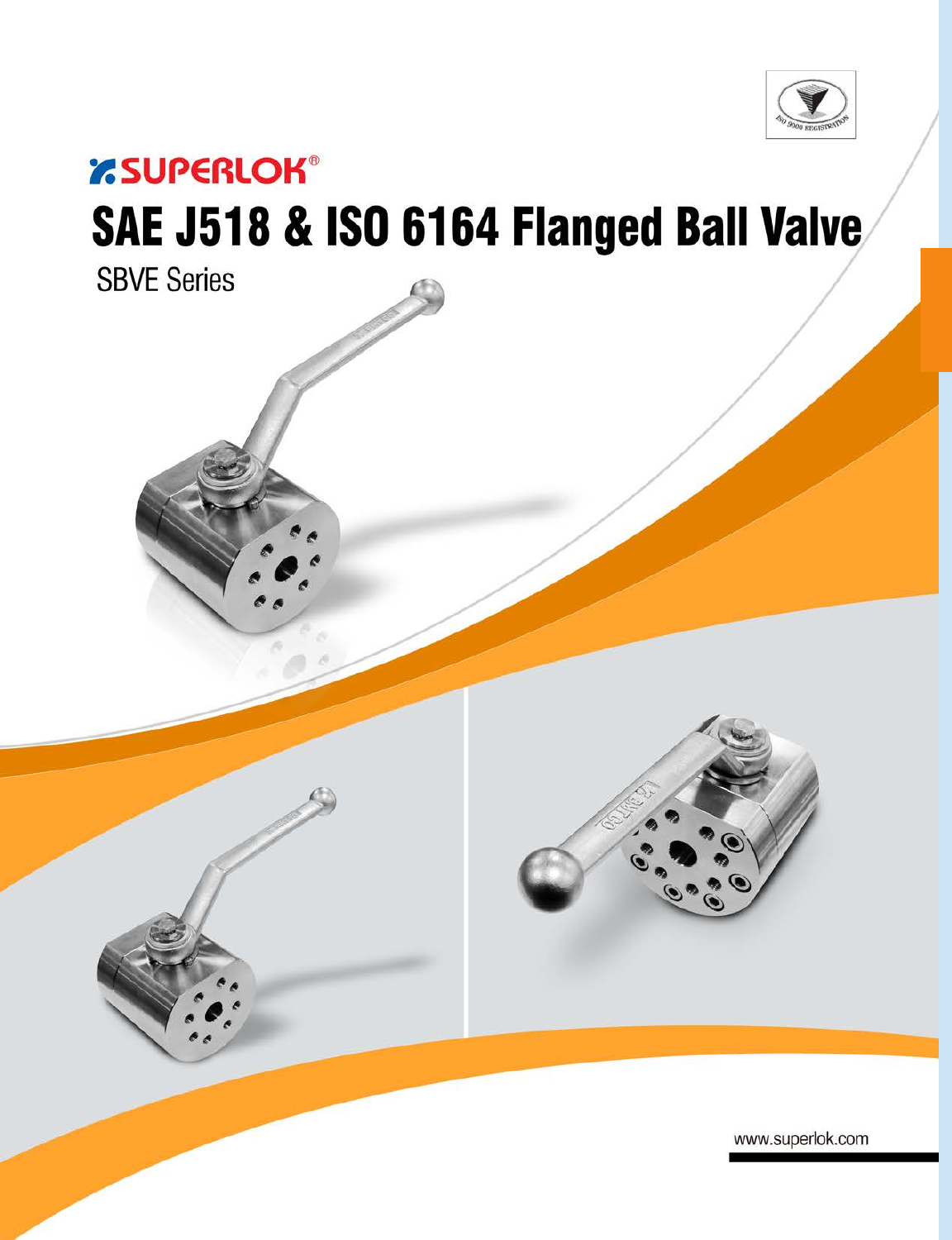## **SAE J518 & ISO 6164 Flanged Ball Valve**

### **Specification**

- Dual pattern Code 61 & 62
- Compact design
- Blow out proof stem
- Fire safety design
- API 607 / BS 6755 PART 2
- End connection
- SAE J518 Code 61 & 62 Flanged
- ISO 6164 Flanged
- Pressure Rating
	- SAE J518 CODE 61 : 3000psi
	- SAE J518 CODE 62 : 6000psi
	- ISO 6164 : PN250, PN400
- Temperature range
- $\cdot$  -20°C ~ 100°C







| NO.            | <b>PART NAME</b>      |
|----------------|-----------------------|
| 1              | <b>BODY</b>           |
| $\overline{2}$ | <b>BODY CAP</b>       |
| 3              | BALL                  |
| $\overline{4}$ | <b>BALL SEAT</b>      |
| 5              | <b>STEM</b>           |
| 6              | <b>THRUST WASHER</b>  |
| 7              | O-RING                |
| 8              | <b>BACKUP RING</b>    |
| 9              | <b>LOCKING DEVICE</b> |
| 10             | <b>HANDLE</b>         |
| 11             | <b>STEM WASHER</b>    |
| 12             | <b>WASHER</b>         |
| 13             | <b>STEM BOLT</b>      |
| 14             | <b>BODY BOLT</b>      |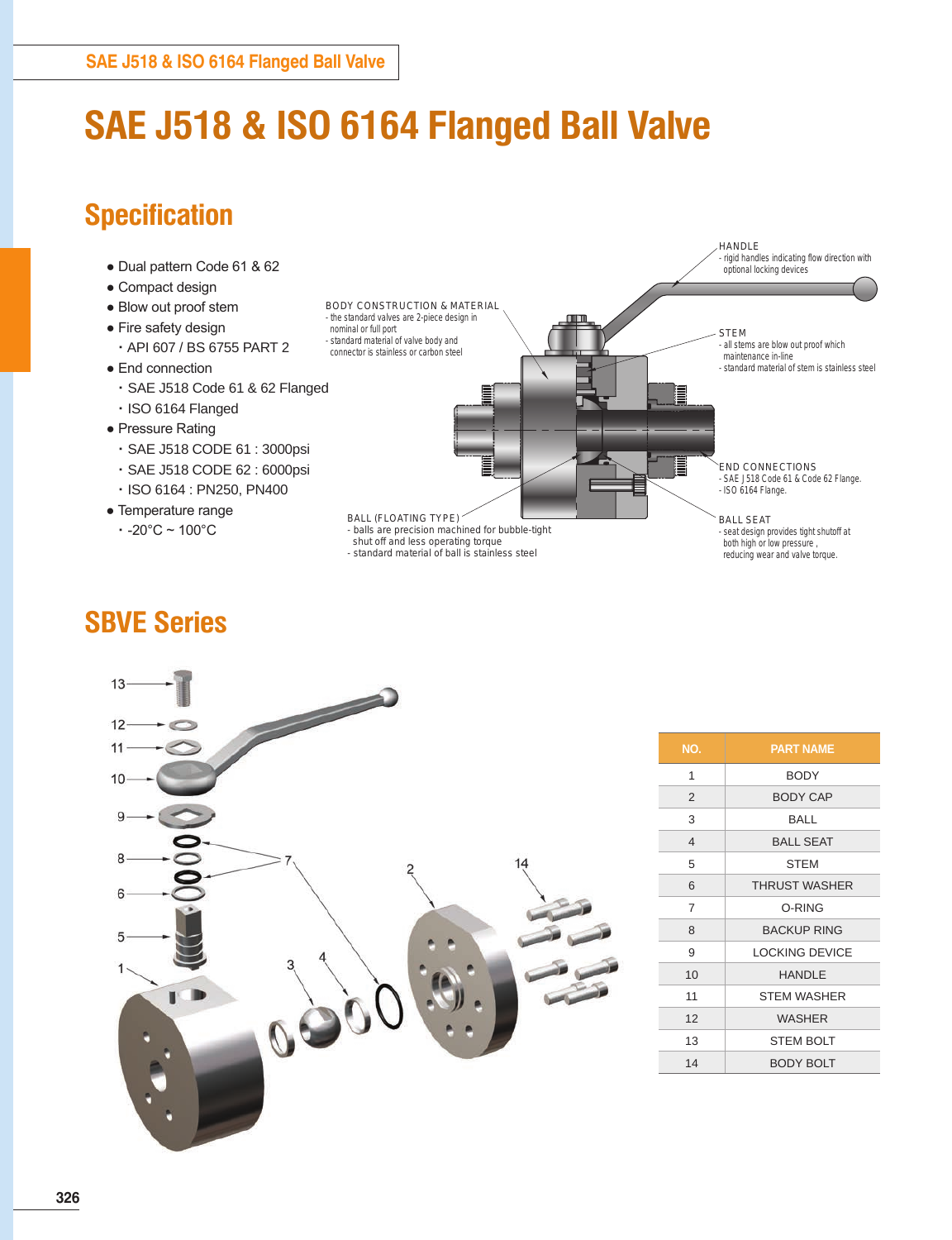### **SBVE - SAE30/60 Series**



#### **Table of dimensions**

#### **SAE J518 CODE 61 (3000psi)**

| <b>Part Number</b> | <b>Nominal</b><br><b>Flange</b><br>Size (inch) | <b>DN</b> | <b>Nominal</b><br><b>Working</b><br><b>Pressure</b><br>(bar) | $\overline{O}$ | A   | ØB  | н   |     | T <sub>3</sub><br><b>METRIC (UNC)</b> | S <sub>3</sub> | G <sub>3</sub> | <b>SW</b> |
|--------------------|------------------------------------------------|-----------|--------------------------------------------------------------|----------------|-----|-----|-----|-----|---------------------------------------|----------------|----------------|-----------|
| SBVE - 15 - SAE30  | $1/2$ "                                        | 15        | 210                                                          | 15             | 160 | 78  | 130 | 75  | M8 (5/16"UNC)                         | 38.10          | 17.48          | 12        |
| SBVE - 20 - SAE30  | $3/4$ "                                        | 20        | 210                                                          | 19             | 200 | 98  | 155 | 80  | M10 (3/8"UNC)                         | 47.63          | 22.23          | 14        |
| SBVE - 25 - SAE30  | 1 <sup>''</sup>                                | 25        | 210                                                          | 25             | 200 | 118 | 170 | 88  | M10 (3/8"UNC)                         | 52.37          | 26.19          | 14        |
| SBVE - 32 - SAE30  | $1 - 1/4$ "                                    | 32        | 210                                                          | 32             | 250 | 145 | 205 | 100 | M10 (7/16"UNC)                        | 58.72          | 30.18          | 17        |
| SBVE - 40 - SAE30  | $1 - 1/2$ "                                    | 40        | 210                                                          | 38             | 250 | 165 | 230 | 110 | M12 (1/2"UNC)                         | 69.85          | 35.71          | 17        |
| SBVE - 50 - SAE30  | $2^{\prime\prime}$                             | 50        | 210                                                          | 48             | 300 | 198 | 255 | 116 | M12 (1/2"UNC)                         | 77.77          | 42.88          | 19        |
| SBVE - 65 - SAE30  | $2 - 1/2"$                                     | 65        | 210                                                          | 63             | 300 | 198 | 260 | 150 | M12 (1/2"UNC)                         | 88.90          | 50.80          | 19        |
| SBVE - 80 - SAE30  | 3"                                             | 80        | 210                                                          | 76             | 350 | 210 | 280 | 180 | M16 (5/8"UNC)                         | 106.38         | 61.93          | 24        |
| SBVE - 100 - SAE30 | $4^{\prime\prime}$                             | 100       | 210                                                          | 88             | 400 | 258 | 345 | 200 | M16 (5/8"UNC)                         | 130.18         | 77.77          | 24        |

#### **SAE J518 CODE 62 (6000psi)**

| <b>Part Number</b> | <b>Nominal</b><br><b>Flange</b><br>Size (inch) | <b>DN</b> | <b>Nominal</b><br><b>Working</b><br><b>Pressure</b><br>(bar) | o  | A   | ØB  | н   |     | T <sub>6</sub><br><b>METRIC (UNC)</b> | <b>S6</b> | G <sub>6</sub> | <b>SW</b> |
|--------------------|------------------------------------------------|-----------|--------------------------------------------------------------|----|-----|-----|-----|-----|---------------------------------------|-----------|----------------|-----------|
| SBVE - 15 - SAE60  | $1/2$ "                                        | 15        | 420                                                          | 13 | 160 | 78  | 130 | 75  | M8 (5/16"UNC)                         | 40.49     | 18.24          | 12        |
| SBVE - 20 - SAE60  | $3/4$ "                                        | 20        | 420                                                          | 19 | 200 | 98  | 155 | 80  | M10 (3/8"UNC)                         | 50.80     | 23.80          | 14        |
| SBVE - 25 - SAE60  | 1 <sup>''</sup>                                | 25        | 420                                                          | 25 | 200 | 118 | 170 | 88  | M12 (7/16"UNC)                        | 57.15     | 27.76          | 14        |
| SBVE - 32 - SAE60  | $1 - 1/4$ "                                    | 32        | 420                                                          | 32 | 250 | 145 | 205 | 100 | M14 (1/2"UNC)                         | 66.68     | 31.75          | 17        |
| SBVE - 40 - SAE60  | $1 - 1/2"$                                     | 40        | 420                                                          | 38 | 250 | 165 | 230 | 120 | M16 (5/8"UNC)                         | 79.38     | 36.50          | 17        |
| SBVE - 50 - SAE60  | $2^{\prime\prime}$                             | 50        | 420                                                          | 43 | 300 | 198 | 255 | 130 | M20 (3/4"UNC)                         | 96.82     | 44.45          | 19        |
| SBVE - 65 - SAE60  | $2 - 1/2"$                                     | 65        | 420                                                          | 60 | 300 | 198 | 260 | 150 | M24 (1"UNC)                           | 123.80    | 58.80          | 19        |
| SBVE - 80 - SAE60  | 3''                                            | 80        | 420                                                          | 63 | 350 | 210 | 280 | 180 | M30 (1-1/8"UNC)                       | 152.40    | 71.60          | 24        |

• All dimensions in millimeters unless specified as "inch". Dimension are for reference only, subject to change.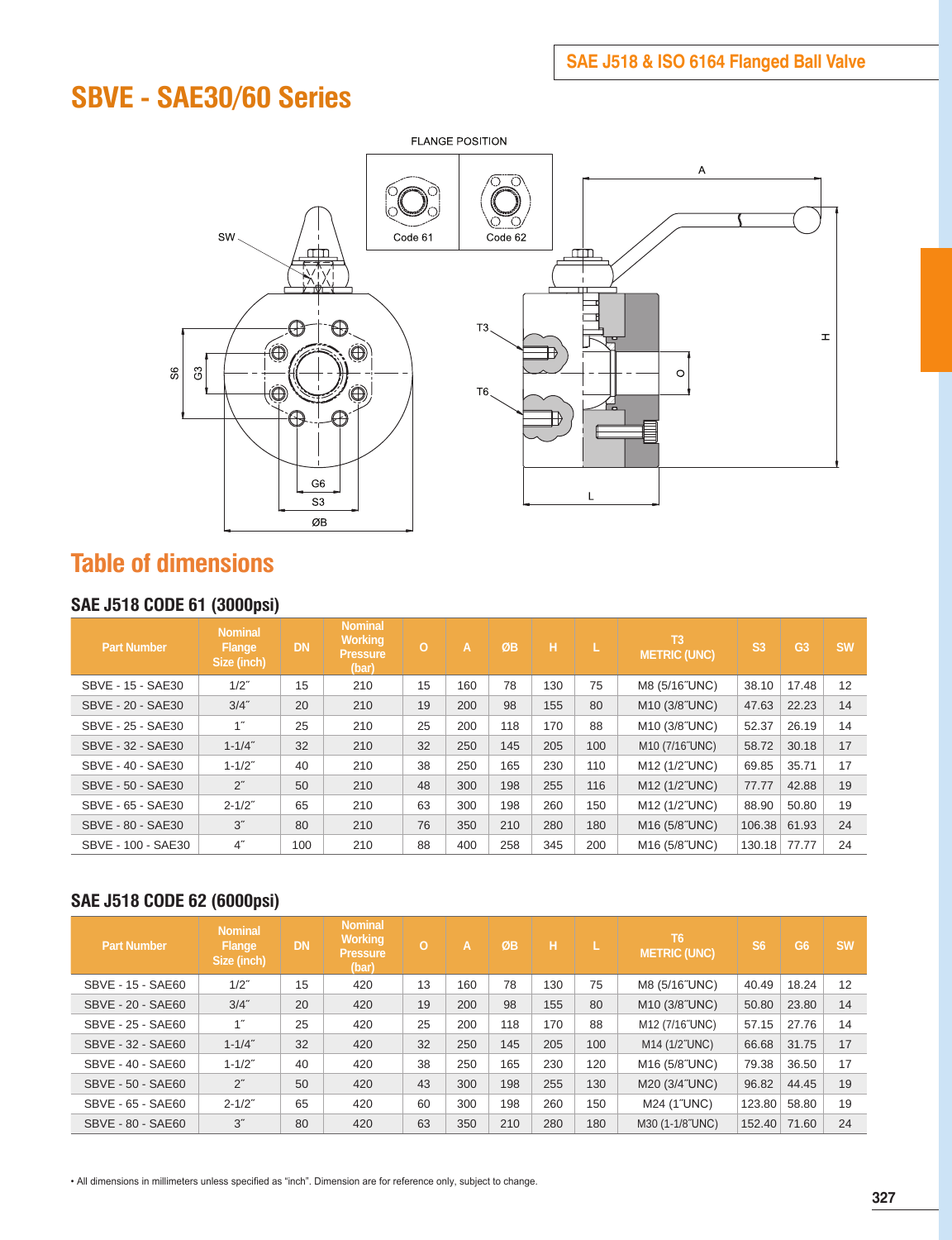### **SBVE - ISO25/40 Series**





#### **Table of dimensions**

#### **ISO 6164-2 (250bar)**

| <b>Part Number</b> | <b>Nominal</b><br><b>Flange</b><br>Size (inch) | <b>DN</b> | <b>Nominal</b><br><b>Working</b><br><b>Pressure</b><br>(bar) | $\circ$ | A.  | ØB  | н   |     | <b>METRIC (UNC)</b>       | s   | <b>SW</b> |
|--------------------|------------------------------------------------|-----------|--------------------------------------------------------------|---------|-----|-----|-----|-----|---------------------------|-----|-----------|
| SBVE - 15 - ISO25  | $1/2$ "                                        | 15        | 250                                                          | 15      | 160 | 79  | 130 | 75  | M <sub>10</sub> (3/8"UNC) | 60  | 12        |
| SBVE - 20 - ISO25  | $3/4$ "                                        | 20        | 250                                                          | 19      | 200 | 99  | 155 | 80  | M12 (7/16"UNC)            | 70  | 14        |
| SBVE - 25 - ISO25  | $1^{\prime\prime}$                             | 25        | 250                                                          | 25      | 200 | 118 | 170 | 88  | M12 (7/16"UNC)            | 80  | 14        |
| SBVE - 32 - ISO25  | $1 - 1/4$ "                                    | 32        | 250                                                          | 32      | 250 | 139 | 205 | 100 | M16 (5/8"UNC)             | 90  | 17        |
| SBVE - 40 - ISO25  | $1 - 1/2"$                                     | 40        | 250                                                          | 38      | 250 | 160 | 230 | 110 | M16 (5/8"UNC)             | 90  | 17        |
| SBVE - 50 - ISO25  | $2^{\prime\prime}$                             | 50        | 250                                                          | 48      | 300 | 179 | 255 | 116 | M <sub>16</sub> (5/8 UNC) | 100 | 19        |

#### **ISO 6164-2 (400bar)**

| <b>Part Number</b> | <b>Nominal</b><br><b>Flange</b><br>Size (inch) | <b>DN</b> | <b>Nominal</b><br><b>Working</b><br><b>Pressure</b><br>(bar) | $\circ$ | Ά.  | ØB  | н   |     | <b>METRIC (UNC)</b> | lS. | <b>SW</b> |
|--------------------|------------------------------------------------|-----------|--------------------------------------------------------------|---------|-----|-----|-----|-----|---------------------|-----|-----------|
| SBVE - 15 - ISO40  | $1/2$ "                                        | 15        | 400                                                          | 13      | 160 | 79  | 130 | 75  | M10 (3/8"UNC)       | 60  | 12        |
| SBVE - 20 - ISO40  | $3/4$ "                                        | 20        | 400                                                          | 19      | 200 | 99  | 155 | 80  | M10 (3/8"UNC)       | 60  | 14        |
| SBVE - 25 - ISO40  | 1"                                             | 25        | 400                                                          | 25      | 200 | 119 | 170 | 88  | M12 (7/16"UNC)      | 70  | 14        |
| SBVE - 32 - ISO40  | $1 - 1/4$ "                                    | 32        | 400                                                          | 32      | 250 | 139 | 205 | 100 | M12 (7/16"UNC)      | 80  | 17        |
| SBVE - 40 - ISO40  | $1 - 1/2$ "                                    | 40        | 400                                                          | 38      | 250 | 160 | 230 | 120 | M16 (5/8"UNC)       | 90  | 17        |
| SBVE - 50 - 140    | $2^{\prime\prime}$                             | 50        | 400                                                          | 43      | 300 | 179 | 255 | 130 | M16 (5/8"UNC)       | 100 | 19        |

• All dimensions in millimeters unless specified as "inch". Dimension are for reference only, subject to change.